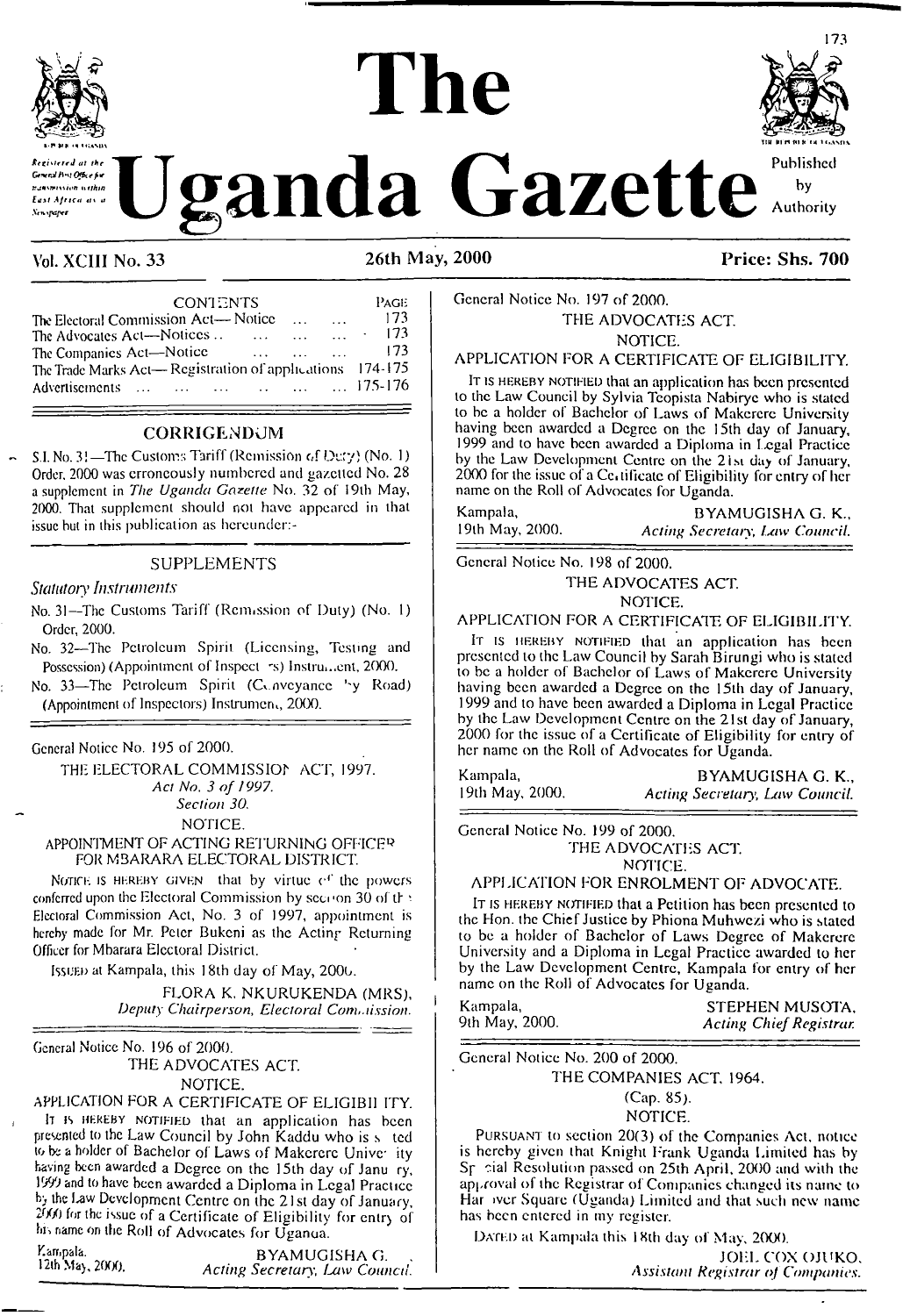## THE TRADE MARKS ACT (Cap. 83). NOTICE.

Notice is HEREBY GIVEN that any person who has grounds to oppose the registration of any of the marks advertised herein may within sixty days from the date of this *GazeT!e,* lodge a Notice of opposition on Trade Mark Form No. 6 together with a fee of Shs. 4000 in case of National applicants or USS 250 in case of Foreign applicants. The period of lodging Notice of opposition may be extended in suitable cases by the Registrar as he thinks fit upon such terms as he may direct. Formal opposition should not be lodged until after reasonable notice has been given by letter to the applicant so that he may have an opportunity to withdraw his application before the expense of opposition proceedings is incurred. Failure to give such notice will be taken into account in considering any application by the opponent for an order for costs if the opposition is uncontested by the applicant. Representations of the marks herein advertised can be inspected al the office of the Registrar of Trade Marks, Parliamentary Buildings, RO. Box 7151. Kampala.

 $(21)$ APPLICATION NO. 23259 IN PART "A".



Class 16.



(53) *Disclaimer--* Registration of this Trade mark shah give no right to the exclusive use of the words ''BRAND". 'SCHOOLS" and "WE ALWAYS SERVE YOU" except as represented.

(59)

(64)

(57) *Nature of goods—* AH goods in international class 16.

(73) *Name ofapplicant—* Busoga Link Trading Campus (U) Ltd. (77) *Addressfor Service—* RO. Box 83. Igjmga.

(74)

- (22) *Date oJ filing application—* <sup>1</sup>6lh May, 2000.
- (21) Application No. 23279 in Part "A".
- (52) Class 31.





(53) *Disclaimer—* Registration of this Trade mark shall give no right to the exclusive use of the words "QUALITY" and "FEEDS" except as represented in combination with "Equator".

(59) (64)

- (57) *Nature of goods—* Agricultural, horticultural and forestry products and grains, not included in other classes, live animals; fresh fruits and vegetables, seeds, natural plants and flowers: foodstuffs for animals and n .,t.
- (73) *Name ofapplica <sup>t</sup>—* Equator Quality Feeds Ltd.
- (77) *Addressfor Service—* P.O. Box 5498. Kampala.
- (74) C/o M/s. Mathias Nalyanya & Co. Advocate. P.O. Box 22490, Kampala.
- (22) *Date offiling application—* 17th May, 2000.
- $(21)$  Application No. 23066 in Part "A".

(52) Class 26.

# **(53) SENSATIONS**

(54)

- (59)
- (64)
- (57) *Nature of goods—* Hair additions and all items under class 26.
- (73) *Name ofapplicant* Stripes Industries Limited.
- (77) *Address—* Lunga Lunga Road, P.O. Box 30682, Nairobi Kenya.
- (74) C/o M/s. Sengendo &. Co. Advocates, P.O. Box 6914, Kampala.
- (22) *Date offding application—* 29th February, 2000.
- (21) Application No. 22858 in Part "A".

(52) Class 31.

 $(54)$ 

Product

- (64) *Association—*To be associated with T.M. No. 12988.
- (57) *Nature ofgoods—* Food snacks for dogs.
- (73) *Name ofapplicant—* Mars. Incorporated.
- ("7) *Address—* 6885, Elm Street, McLean. Virginia 22iOi-3883, U.S.A.
- (74) C/o M/s. Sengendo & Co. Advocates, P.O. Box 6914. Kampala.
- (22) *Dale offling application—* 3rd December. 1999.
- (21) Application No. 23115 in Part "A".
- (52) Class 16.

(54)

# (53) **UPS CAPITAL**

(59)

(53) (59)

- (64)
- (57) *Nature ofgoods—* Paper, cardboard and goods made from these materials, not included in other classes: printed matter, bookbinding material, photographs; stationery, adhesives for stationery or household purposes; artists' materials paint brushes; typewriters and office requisites (except furniture); instructional and teaching material (except apparatus); plastic materials for packaging (not included in other classes): playing cards; printers' type; printing blocks.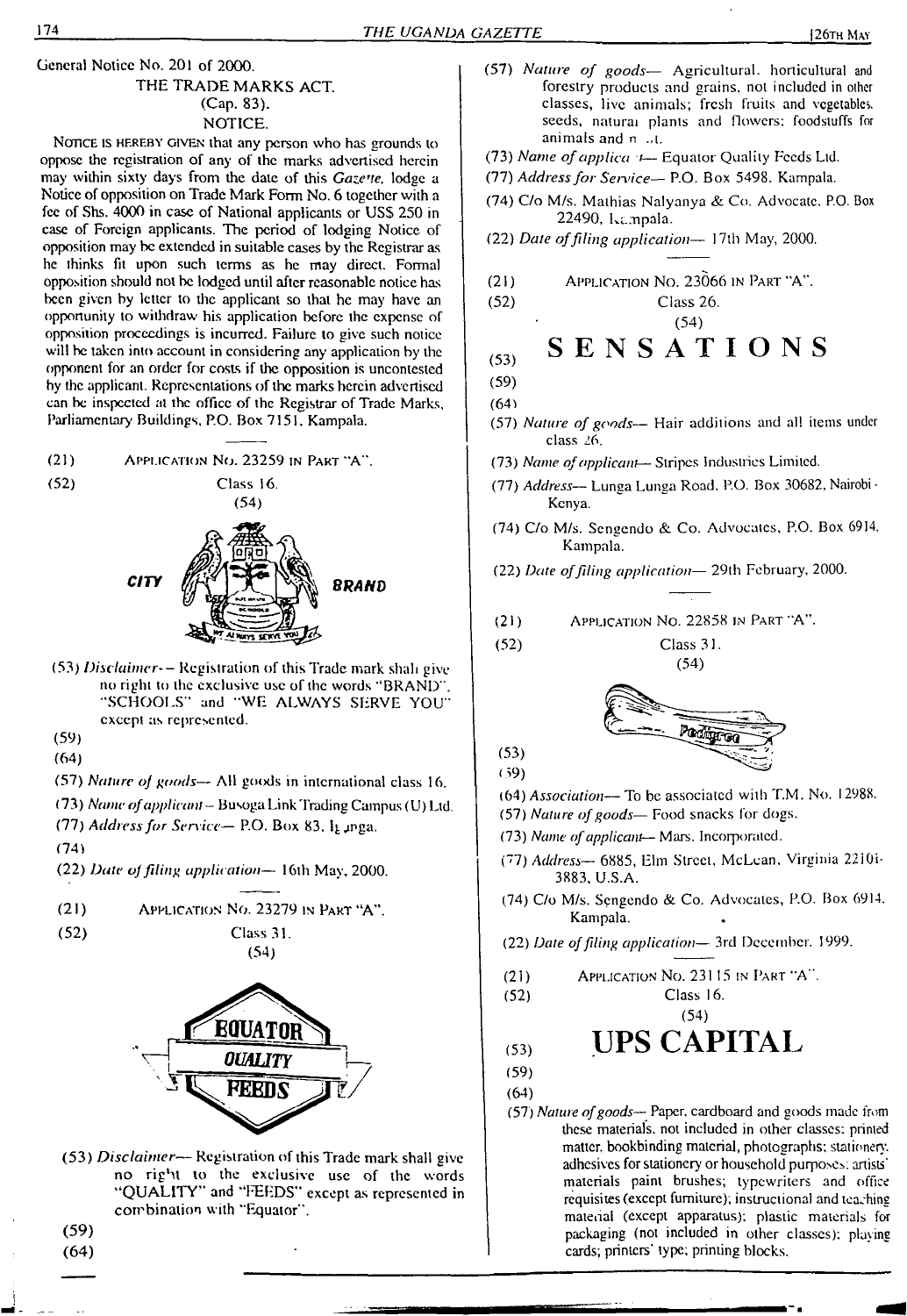- (73) *Name ofapplicant-* United Parcel Service of America, Inc.
- *{Th Address—* 55 Glcnlakc Parkway. NE. Atlanta, Georgia 30328. United States of America.
- (74) C/o M/s. Mugerwa & Masembe Advocates, 3rd Floor, Diamond Trust Buildir <sup>o</sup> P.O. Box 7166, Kampala.
- (32) *Date offiling application—* bth March, 2000.

(21) **APPLLCATION NO** 23116 IN PART "A".  
\n
$$
(52)
$$
 Class 32.





(53) (59)

- (64)
- (57) *Nature ofgoods—* Mineral and aerated waters and other non-alcoholic drinks; fruit drinks and fruit juices; syrups and other preparations for making beverages.
- (73) *Name of applicant—* Cores Fruit Juices (Proprietary) Limited.
- (77) *Address* Bon Chretien Street. Ceres 6835, South Africa.
- $(74)$  C/o M/s. Mugerwa & Masembe  $\ell$  Ivocates, 3rd Floor, Diamond Trust Building, P.O. Box 7166, Kampala.

(22) *Dale offiling application—* 16th March, 2000.

| Kampala,        | FIONA BAYIGA,                       |
|-----------------|-------------------------------------|
| 19th May, 2000. | Assistant Registrar of Trade Marks. |

# **ADVERTISEMENTS**

THE REGISTRATION OF TITLES ACT, 1964.

(Cap. 205). NOTICE.

#### ISSUE OF SPECIAL CERTIFICATE OF TITLE.

*Leasehold Register*—Volume 246 Folio 9, Plot No. 36, Rashid Khamis Road, Kampala.

Notice is HEREBY GIVEN that after the expiration of one month from the publication hereof, <sup>I</sup> intend to issue in the names of Hassanali Moosa Nclani of P.O. Box 859, Kampala, a special Certificate of Title under the above Volume and Folio, the Certificate of Title which was originally issued having been lost.

| Kampala,       | EDWARD KARIBWENDE             |
|----------------|-------------------------------|
| 3rd May, 2000. | for Chief Registrar of Titles |

#### THE REGISTRATION OF TITLES ACT, 1964. (Cap. 205). NOTICE.

#### ISSUE OF' SPECIAL CERTIFICATE OF TITLE.

Kyadondo Block 206 Plot 299, 0.60 Acres al Mpererwe.

NOTICE IS HEREBY GIVEN that after the expiration of one month from the publication hereof, I intend to issue in the names of Stephen S. Bosa of P.O. Box 14090, a special Certificate of Title under the above Block and Plot, the Certificate of Title which was originally issued having been lost-

Kampala, 12th.May, 2000.

NAKISALI-WAMAI, *for ChiefRegistrar of Titles.*

# THE REGISTRATION OF TITLES ACT, 1964. (Cap. 205).

NOTICE.

#### ISSUE OF SPECIAL CERTIFICATE OF TITLE.

Block 345 Plot 89.

NOTICE IS HEREBY GIVEN that after the expiration of one month from the publication hereof, I intend to issue in the names of Andrew George Kabugo, Sali Barabara, Nozipo Sali, Charlote Namuddu, Vuyo Norah, Nakabugo Damali, Ssali (tenants in common), a special Certificate of Title under the above Block and Plot, the Certificate of Title which was originally issued having been lost.

Kampala, NAKISALI-WAMAI, 25th April, 2000. *for Chief Registrar of Titles.* 25th April, 2000. *for ChiefRegistrar of Titles.*

THE REGISTRATION OF TITLES ACT, 1964.

(Cap. 205).

NOTICE.

ISSUE OF SPECIAL CERTIFICATE OF TITLE.

Kyadondo Block 216 Plot 1565, 0.1656 Hectares at Buye.

NOTICE IS HEREBY GIVEN that after the expiration of one month from the publication hereof, I intend to issue in the names of Ambrose Kagangure of P.O. Box 3922, Kampala, a special Certificate of Title under the above Block and Plot, the Certificate of Title which was originally issued having been lost.

| Kampala,        | <b>OPIO ROBERT</b>             |
|-----------------|--------------------------------|
| 10th May, 2000. | for Chief Registrar of Titles. |

THE REGISTRATION OF TITLES ACT, 1964.

(Cap. 205).

NOTICE.

ISSUE OF SPECIAL CERTIFICATE OF TITLE.

Kyadondo Block 215 Plot 400 and 356, 0.727 Hectares al Kulambiro.

NOTICE IS HEREBY GIVEN that after the expiration of one month from the publication hereof, I intend to issue in the names of Wilson Mpalampa of P.O. Box 3067, Kampala, a special Certificate of Title under the above Block and Plots, the Certificate of Title which was originally issued having been lost.

Kampala, CPIO ROBERT, CALC ROBERT, 24th March, 2000. 24th March, 2000. *for ChiefRegistrar ofTitles.*

#### THE REGISTRATION OF TITLES ACT, 1964.

(Cap. 205).

#### NOTICE.

#### ISSUE OF SPECIAL CERTIFICATE OF TITLE.

Kyadondo Block 244 Plot 4210, 0.06 Hectares at Kisugu.

NOTICE IS HEREBY GIVEN that after the expiration of one month from the publication hereof, I intend io issue in the names of Muhamad Kiwuuwa Musokc of P.O. Box 4882, Kampala, a special Certificate of Title under the above Block and Plot, the Certificate of Title which was originally issued having been lost.

Kampala, **OPIO ROBERT,**<br>11th January, 2000. *for Chief Registrar of Titles*. <sup>1</sup> <sup>1</sup> th January. 2000. *for ChiefRegistrar of Titles.*